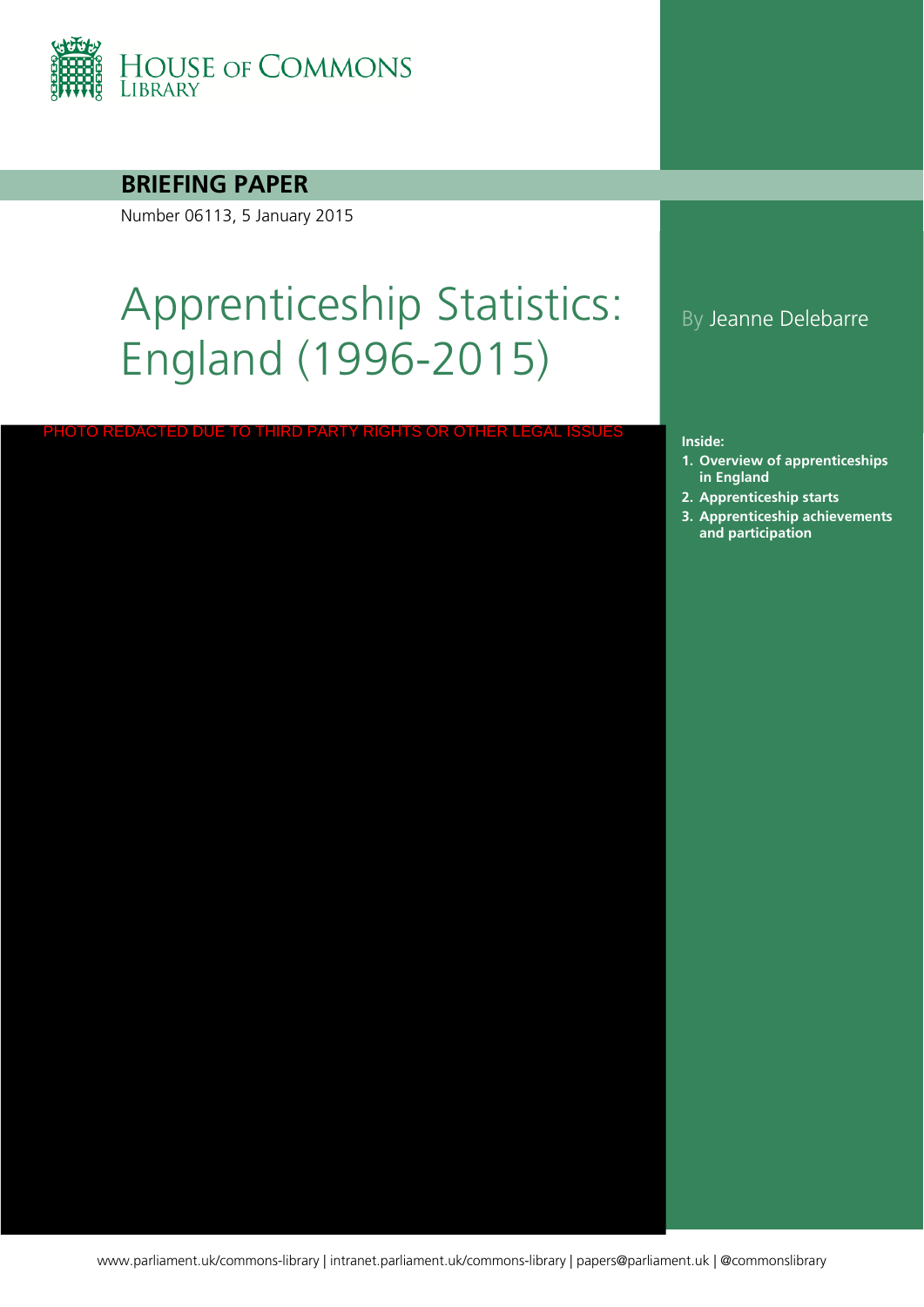## **Contents**

| Summary                                       | 3                 |
|-----------------------------------------------|-------------------|
| <b>Overview of apprenticeships in England</b> | 5                 |
| <b>Apprenticeship starts</b>                  | 6                 |
| Starts since 1997                             | 6                 |
| By age                                        | $\overline{7}$    |
| Starts by qualification level                 | 8                 |
| Starts by sector                              | 10                |
| Starts by framework                           | 10                |
| Starts by gender                              | 11                |
| Diversity                                     | 12                |
| Disability                                    | 12                |
| Diversity                                     | $12 \overline{ }$ |
| Apprenticeship achievements and participation | 14                |
| Achievements                                  | 14                |
| Participation                                 | 14                |
|                                               |                   |

Contributing Authors: Jeanne Delebarre, Economic Policy and **Statistics** 

Cover page image copyright: [Made by Apprentices Reception](https://www.flickr.com/photos/apprenticeships/8555940298/in/photolist-e34qY3-e34q5f-e34pHL-e34pSA-e34pbC-e34oZE-e2XHjB-e34JMb-e2YpRF-e2Yq4D-e2Yqgi-e2YoLt-e3555y-e356k1-qhb3Mr-e2Y46c-e34r9S-e2Y4k6-e2XUTF-e2Y3tZ-e2Y2SP-e34AHQ-e2Y3cz-bqSZrr-nk1XYt-nDhzSF-nBvprD-nk1PFN-nk1YHV-nBh5dm-nk1Pty-nk1QkJ-nzsFth-nzsHmq-nDhAik-nk1MKL-nzsFNL-nk1Nrf-nk1NQG-nDhAQT-nk1Xc8-nBh5qf-nzsGC1-nBvi4C-nk1P2S-nBvquR-nBvhCs-nDhAtF-nk1GiT-nBvivQ) by [National](https://www.flickr.com/photos/apprenticeships/)  [Apprenticeship Service.](https://www.flickr.com/photos/apprenticeships/) Licensed under [CC BY 2.0](https://creativecommons.org/licenses/by-nc-sa/2.0/) / image cropped.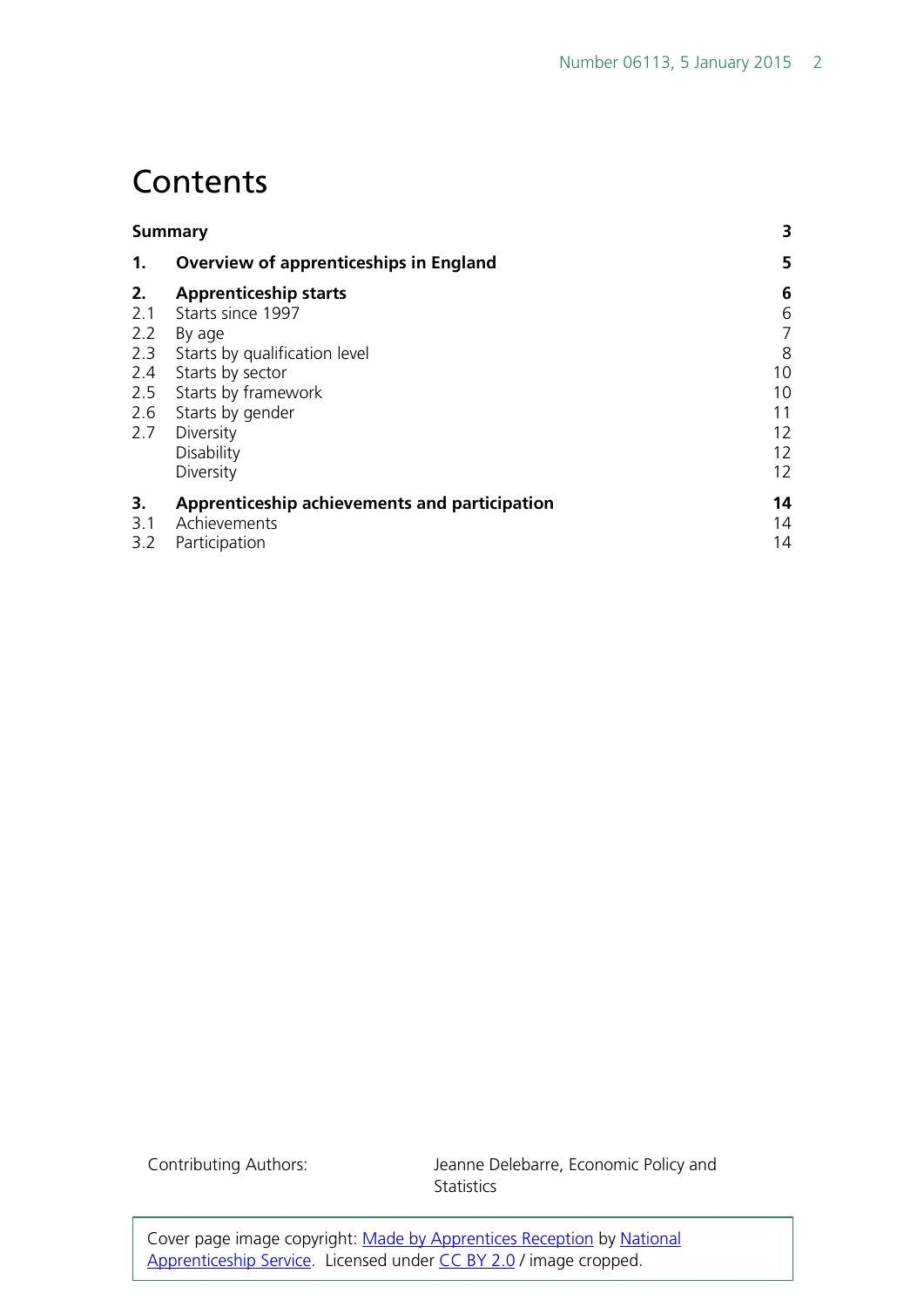## <span id="page-2-0"></span>Summary

This Commons Library Briefing Paper presents and analyses recent statistics on apprenticeship starts, participation and achievement in England.

Apprenticeships are paid jobs that incorporate on and off the job training. A successful apprentice will qualify with a nationally recognised qualification on completion ('achievement') of their contract.

Revised data for the full 2014/15 year were released in December 2015. The key points and changes to previous trends are summarised below. Data from 2011/12 onwards is not directly comparable to earlier years. All numbers are rounded up to the nearest hundred or ten.

Constituency data on apprenticeship starts are available in the spreadsheet accompanying this Briefing Paper.

## Apprenticeship starts in 2014/15

In 2014/15, there were 499,900 apprenticeship starts in England, 59,500 (14%) more than the previous year. It was the first year since 2011/12 in which apprenticeship numbers increased.

## Participation

The number of people who were on an apprenticeship in a given year ('participation') increased between 2013/14 and 2014/15 by 2% (20,300) to 871,800 apprentices.

### Achievements

Achievements increased by 1% (2,900) over the same period to 255,800 achievements.

## Starts by age

After a fall in 2013/14, the number of apprenticeship starts by people aged 25 and over remained higher than any other age category with 214,000 starts in 2014/15.

Overall, between 2013/14 and 2014/15, the number of apprenticeship starts increased across all age groups except for people aged under 16. Their number fell by 20% with 40 fewer starts in 2014/15 compared to the previous year. The biggest increase (38%) was among those aged 60 and over.

### Sector and framework

As in previous years, the majority of apprenticeships were in the service sectors. Almost three quarters (73%) of all starts were concentrated in three sectors: Business, Administration & Law; Health, Public Services & Care and Retail & Commercial Enterprise.

The most popular sector was Business, Administration and Law, accounting for 29% of all apprenticeship starts in England, closely followed by Health, Public Services & Care (26%).

### Level

The highest number of apprenticeship starts was for Intermediate apprenticeships (Level 2) with 298,300 starts, followed by 181,800 Advanced (Level 3) and 19,800 Higher (Level 4 and above) apprenticeships. Higher apprenticeships represented only 4% of all starts, as opposed to 60% for Intermediate apprenticeships.

### Gender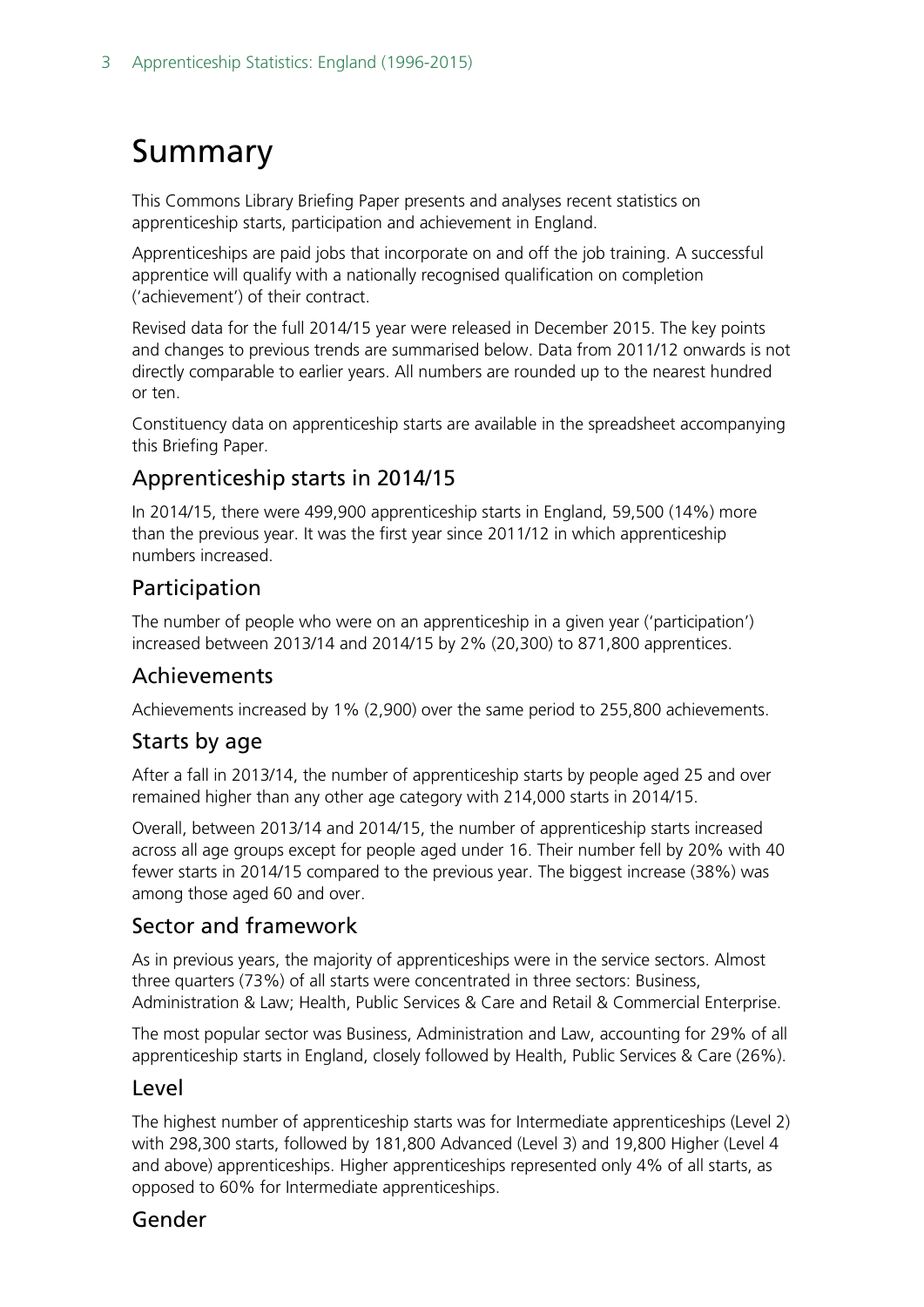In 2014/15, 53% of apprenticeships starts were by women (264,800) and 47% by men (235,100).

## Constituencies

The constituency of Richmond (Yorks) had the highest number of apprenticeship starts in 2014/15 (6,660), while Chelsea and Fulham had the lowest (190).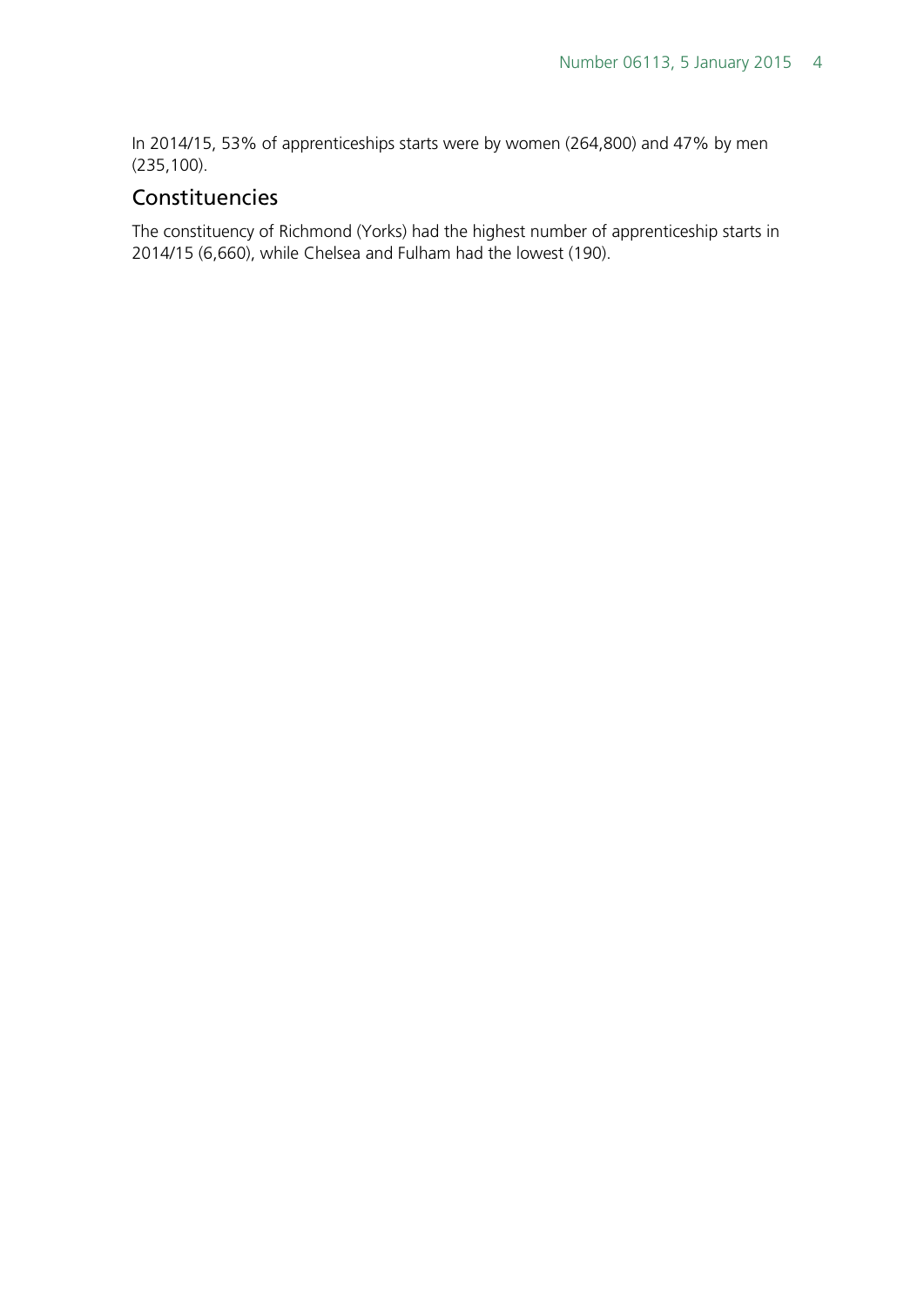## <span id="page-4-0"></span>1. Overview of apprenticeships in England

Skills and training are devolved policy areas and this Briefing Paper deals only with apprenticeship statistics for England.<sup>[1](#page-4-1)</sup>

Apprenticeships are paid jobs that incorporate on and off the job training. A successful apprentice will qualify with a nationally recognised qualification on completion of their contract.

New apprenticeships are referred to as 'starts' and the completion of an apprenticeship is referred to as an 'achievement'. Participation refers to the number of people who were on an apprenticeship in a given year.

Over 2.4 million apprenticeships were created between 2010/11 and 2014/15. In the 2015 Queen's Speech, the Government set a target of 3 million new apprenticeships over the course of this Parliament.<sup>[2](#page-4-2)</sup> The [Welfare Reform and Work](http://services.parliament.uk/bills/2015-16/welfarereformandwork/documents.html) Bill will create a duty for the Secretary of State to report on progress towards meeting this target. The **Enterprise** [Bill](http://services.parliament.uk/bills/2015-16/enterprise.html) will provide the Secretary of State with powers to set targets for public bodies regarding the number of apprentices who work for them.

Constituency data on apprenticeship starts are available in the spreadsheet accompanying this Commons Briefing Paper. This note is aimed at presenting key statistics. Another House of Commons Library standard [note](http://researchbriefings.parliament.uk/ResearchBriefing/Summary/SN03052) covers the policies relating to apprenticeships which are not explained here.

<span id="page-4-1"></span><sup>&</sup>lt;sup>1</sup> Data in this paper is taken from the [FE Data Library.](https://www.gov.uk/government/statistical-data-sets/fe-data-library-apprenticeships)

<span id="page-4-2"></span><sup>2</sup> Cabinet Office, [Queen's Speech 2015: background briefing notes,](https://www.gov.uk/government/publications/queens-speech-2015-background-briefing-notes) 27 May 2015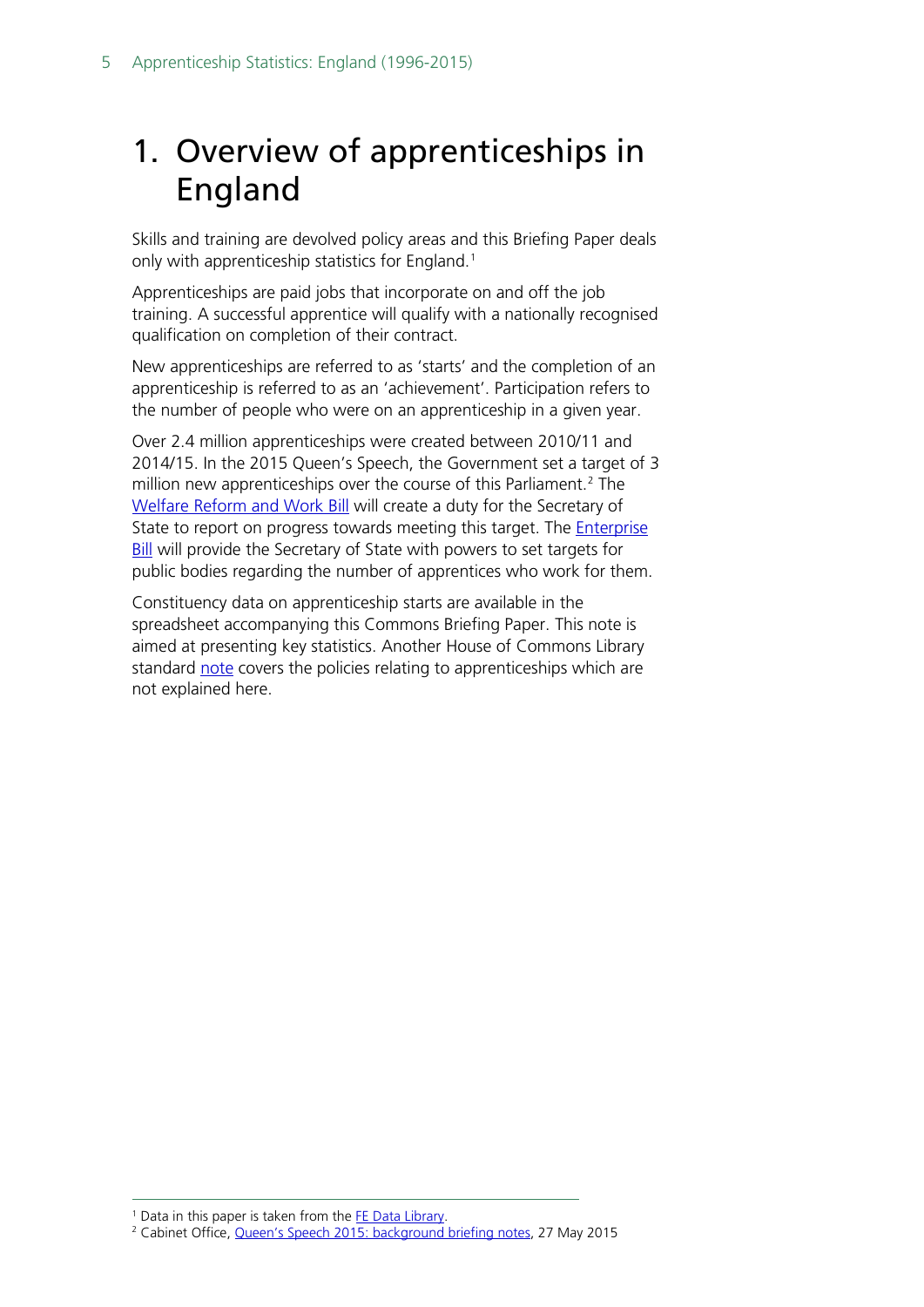## <span id="page-5-0"></span>2. Apprenticeship starts

## <span id="page-5-1"></span>2.1 Starts since 1997

There were 499,900 apprenticeship starts in the 2014/15 academic year, 59,500 (14%) more than the previous year.

**Apprenticeship starts in England since 1996/97, thousands** 600



Notes

Data prior to 2002/03 are not directly comparable to later years as substantial changes were made: the Modern Apprenticeship system was abandonned and the upper 25 age limit was removed Data from 2011/12 onwards are not directly comparable to earlier years. Small technical changes have been made leading to a reduction in overall learner numbers of approximately 2%.

Figures are rounded to the nearest hundred. Figures prior to 2002/03 are rounded to the nearest thousand.

Data are for academic years (August 1st to July 31st)

Source: BIS FE data library: apprenticeships and HC Deb 14 Feb 2011 c560-1W (PQ38062)

Between 2009/10 and 2010/11 there was a large jump in the number of apprenticeship starts, increasing by 63% from 279,700 to 457,200. Between 2011/12 and 2013/14, the trend reversed and the number of apprenticeship starts fell from 520,600 to 440,400. The decline in figures in 2011/12 can largely be attributed to the introduction of the Single Individualised Learner Record (ILR).<sup>[3](#page-5-2)</sup> 2014/15 was the first increase in apprenticeship starts recorded since 2011/12.

Overall, between 2010/11 and 2014/15, 2.4 million apprenticeship starts were made.

#### **Apprenticeship starts in England since 2009/10, thousands**

|        | 09/10 | 10/11        | 11/12 | 12/13 | 13/14 | 14/15 |
|--------|-------|--------------|-------|-------|-------|-------|
| Starts | 280   | $- -$<br>457 |       | 510   | 440   | 500   |

Numbers are rounded to the nearest thousand. Data from 2011/12 onwards are not directly comparable to earlier years. Small technical changes have been made leading to a reduction in overall learner numbers of approximately 2%.

Source: BIS FE data library: apprenticeships

<span id="page-5-2"></span><sup>3</sup> It should be born in mind that figures prior to 2011/12 may be an overestimate of actual apprenticeship numbers because of a change in 2011 in the data collection system. Before 2011/12, learner data were collected via multiple Individualised Learner Record collections, thus allowing for duplication of some data and overestimating apprenticeship figures by approximately 2%. The introduction of the ILR in 2011/12 aimed at correcting this issue. As a result, figures in 2011/12 exhibited a slight decrease in apprenticeship numbers due to the elimination of duplicated data. This caveat applies to all data prior to 2011/12 presented in this paper.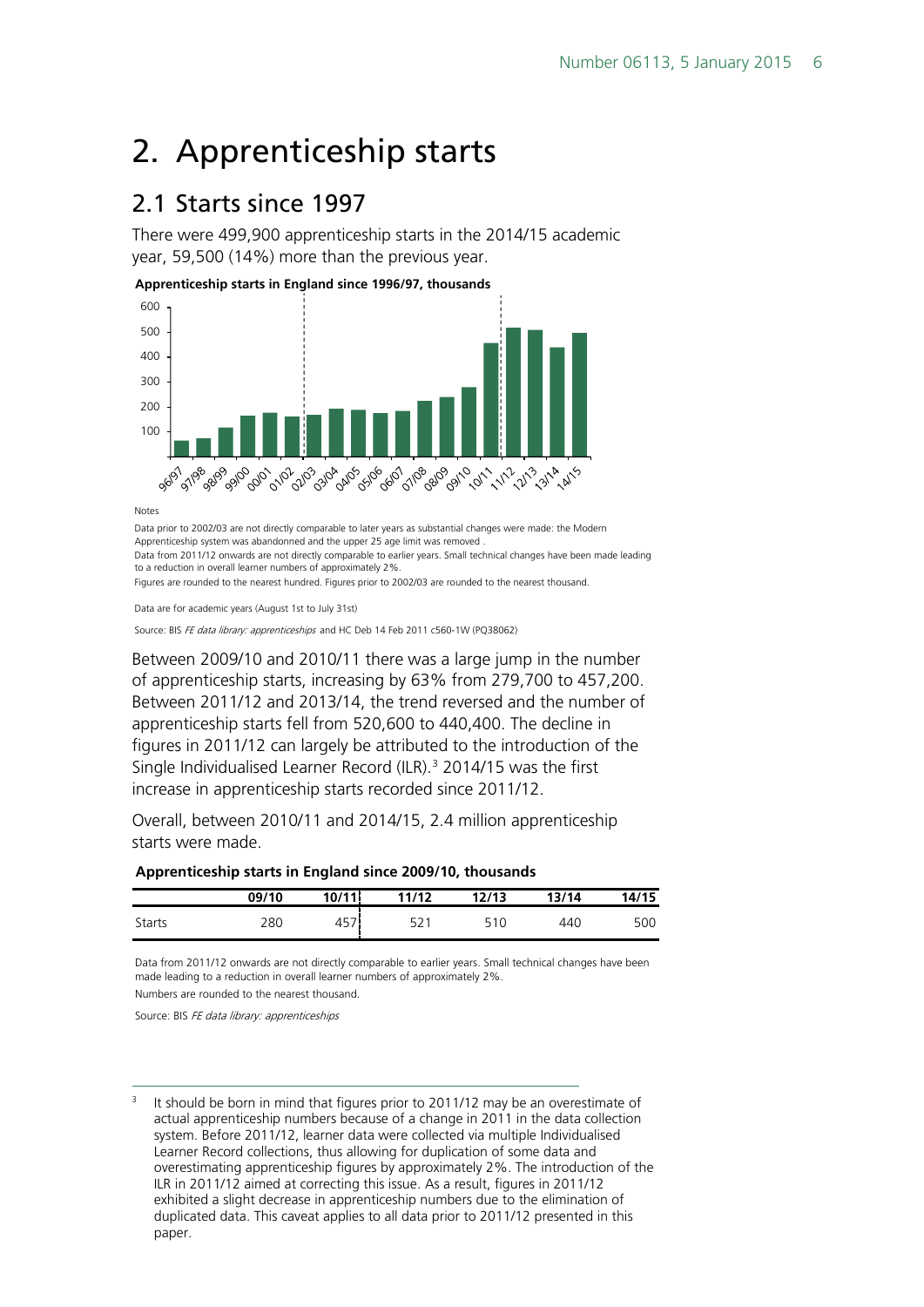## <span id="page-6-0"></span>2.2 By age

The chart below shows apprenticeship starts for academic years since 2002/03 by age. It should be noted that before 2004/05, apprenticeships were not available for people over the age of 24.



**Apprenticeship starts in England by age since 2002/03, thousands**

Notes

Academic years (August 1st to July 31st) Numbers are rounded to the nearest thousand.

Source: BIS FE data library: apprenticeships

The growth in the number of apprenticeships since 2009/10 has been largely driven by an increase in the number of apprenticeship starts by people aged 25 and over. In 2014/15, they made up 43% of all apprenticeship starts and were the largest group of starters for the fifth year in a row.

|                            | 09/10             | 10/11             | 11/12             | 12/13             | 13/14             | 14/15             |
|----------------------------|-------------------|-------------------|-------------------|-------------------|-------------------|-------------------|
| Level                      |                   |                   |                   |                   |                   |                   |
| Under 19<br>19-24          | 117<br>114        | 1321<br>143!      | 130<br>161        | 115<br>165        | 120<br>159        | 126<br>160        |
| $25+$<br>Proportion        | 49                | 1821              | 229               | 230               | 162               | 214               |
| Under 19<br>19-24<br>$25+$ | 42%<br>41%<br>18% | 29%<br>31%<br>40% | 25%<br>31%<br>44% | 22%<br>32%<br>45% | 27%<br>36%<br>37% | 25%<br>32%<br>43% |

#### **Apprenticeship starts in England by age since 2009/10, thousands**

Notes

Data from 2011/12 onwards are not directly comparable to earlier years. Small technical changes have been made leading to a reduction in overall learner numbers of approximately 2%.

Proportion is the percentage of all apprenticeship starts made by an age group.

Numbers are rounded to the nearest thousand.

Data are for academic years (August 1st to July 31st)

Source: BIS FE data library: apprenticeships

After a substantial decrease in 2013/14, in 2014/15 the number of apprenticeship starters aged 25 and over was back to levels similar to 2012/13. This fall was partly caused by the introduction in 2013 of Advanced Learning loans for apprentices aged 24 and over, studying at Level 3 and above.

Advanced Learning loans were a new funding mechanism which required from learners aged 24 and over to take up loans to fund half of their apprenticeships. They were the first example of apprentices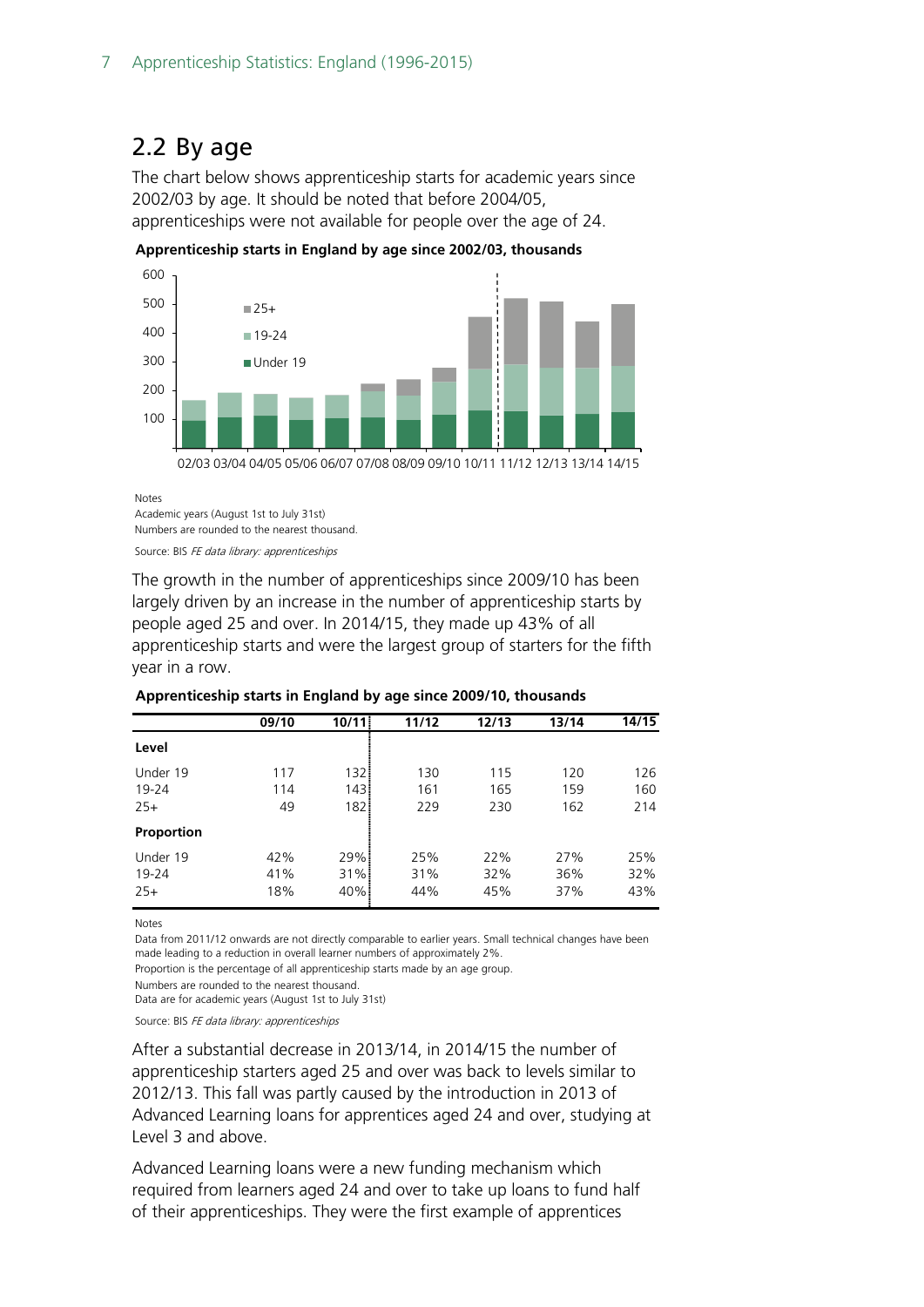being expected to contribute to the cost of their own learning and were ended in January 2014 after low take up.

The number of starters aged under 19 as a proportion of all starters almost halved between 2009/10 and 2014/15 (going from 42% to 25% of all starts). More generally, those aged under 25 went from representing 82% of all starts in 2009/10 to 57% of them in 2014/15.

More detailed age breakdowns are available below.

#### **Apprenticeship starts in England by age since 2009/10, thousands**

|            | 09/10       | 10/11           | 11/12          | 12/13       | 13/14          | 14/15       | <b>Change 2009/10</b> | to 2014/15 |
|------------|-------------|-----------------|----------------|-------------|----------------|-------------|-----------------------|------------|
|            |             |                 |                |             |                |             | Level                 | %          |
| Level      |             |                 |                |             |                |             |                       |            |
| Under 16   | $\mathbf 0$ | 0               | $\mathbf 0$    | $\mathbf 0$ | $\mathbf 0$    | $\mathbf 0$ | $\mathbf 0$           | $-60%$     |
| 16         | 29          | 30              | 30             | 25          | 26             | 28          | $-1$                  | $-5%$      |
| 17         | 41          | 45              | 43             | 36          | 39             | 42          | 1                     | 3%         |
| 18         | 46          | 56              | 57             | 53          | 55             | 56          | 9                     | 20%        |
| 19-24      | 114         | 143             | 161            | 165         | 159            | 160         | 46                    | 41%        |
| 25-34      | 25          | 73              | 97             | 101         | 74             | 98          | 72                    | 287%       |
| 35-44      | 14          | 54 <sup>1</sup> | 66             | 65          | 43             | 57          | 43                    | 317%       |
| 45-59      | 10          | 50              | 62             | 61          | 42             | 56          | 46                    | 468%       |
| $60+$      | $\mathbf 0$ | $\mathbf{4}$    | $\overline{4}$ | 3           | $\overline{2}$ | 3           | 3                     | 753%       |
| Proportion |             |                 |                |             |                |             |                       |            |
| Under 16   |             |                 |                |             |                |             |                       |            |
| 16         | 11%         | 7%              | 6%             | 5%          | 6%             | 6%          |                       |            |
| 17         | 15%         | 10%             | 8%             | 7%          | 9%             | 8%          |                       |            |
| 18         | 17%         | 12%             | 11%            | 11%         | 13%            | 11%         |                       |            |
| 19-24      | 41%         | 31%             | 31%            | 32%         | 36%            | 32%         |                       |            |
| 25-34      | 9%          | 16%             | 19%            | 20%         | 17%            | 20%         |                       |            |
| 35-44      | 5%          | 12%             | 13%            | 13%         | 10%            | 11%         |                       |            |
| 45-59      | 4%          | 11%             | 12%            | 12%         | 10%            | 11%         |                       |            |
| $60+$      |             | $1\%$           | 1%             | 1%          | 1%             | 1%          |                       |            |

Data from 2011/12 onwards are not directly comparable to earlier years. Small

technical changes have been made leading to a reduction in overall learner numbers if approximately 2%.

Proportion is the percentage of all apprenticeship starts made by an age group.

Data are for academic years (August 1st to July 31st)

Under 500 people aged under 16 started an apprenticeship in every academic year since 2009/10.

Numbers are rounded to the nearest thousand.

Source: BIS FE data library: apprenticeships

## <span id="page-7-0"></span>2.3 Starts by qualification level

Apprenticeships can be studied at different qualification levels:

- Intermediate Apprenticeships are Level 2 qualifications, equivalent to 5 GCSE passes;
- Advanced Apprenticeships are Level 3 qualifications equivalent to 2 A-Level passes;
- Higher Apprenticeships lead to Level 4 qualifications and above.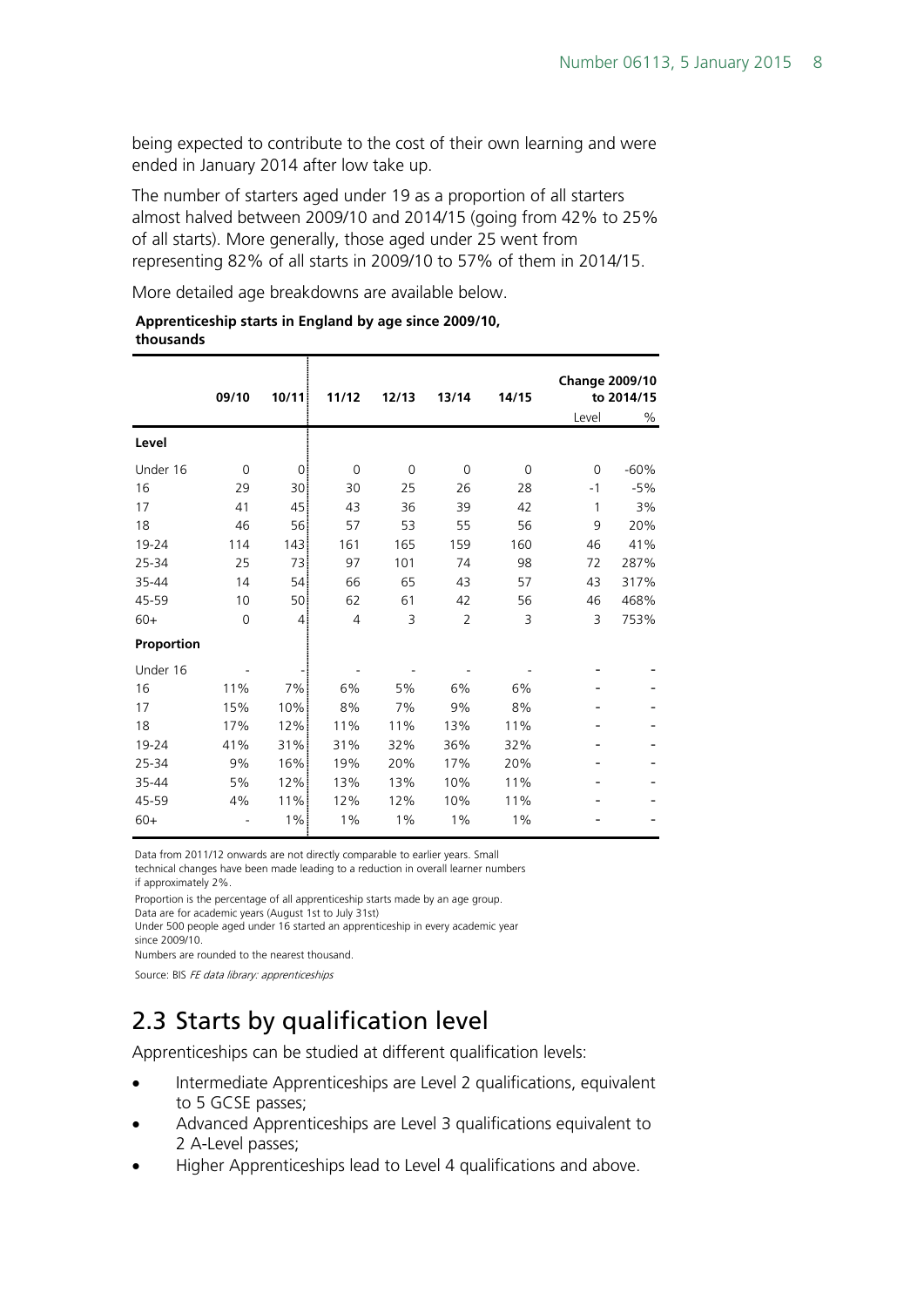Apprenticeship starts by qualification level are shown in the chart below. The majority of apprenticeship starts are for Intermediate Level apprenticeships.



**Apprenticeship starts in England by level since 2002/03 (thousands)**

Notes

The number of Intermediate Level apprenticeship starts has more than doubled since 2002/03, while the number of Advanced Level apprenticeship starts has almost tripled. There were large increases in the number of starts between 2009/10 and 2010/11 for both

Intermediate and Advanced Level apprenticeships.

Higher Level apprenticeships did not exist before 2006/07. Their number is slowly rising. There were 19,800 Higher Level apprenticeship starts in 2014/15, 4% of all starts as opposed to 2% the year before.

|                                    | 09/10            | 10/11               | 11/12               | 12/13            | 13/14            | 14/15            |
|------------------------------------|------------------|---------------------|---------------------|------------------|------------------|------------------|
| Level                              |                  |                     |                     |                  |                  |                  |
| Intermediate<br>Advanced<br>Higher | 191<br>88<br>2   | 301i<br>154<br>2    | 329<br>188<br>4     | 293<br>208<br>10 | 287<br>145<br>9  | 298<br>182<br>20 |
| Proportion                         |                  |                     |                     |                  |                  |                  |
| Intermediate<br>Advanced<br>Higher | 68%<br>31%<br>1% | 66%<br>34%<br>$0\%$ | 63%<br>36%<br>$1\%$ | 57%<br>41%<br>2% | 65%<br>33%<br>2% | 60%<br>36%<br>4% |

**Apprenticeship starts in England by level since 2009/10, thousands**

Notes

Data from 2011/12 onwards are not directly comparable to earlier years. Small technical changes have been made leading to a reduction in overall learner numbers of approximately 2%.

Proportion is the percentage of all apprenticeship starts made at each level.

Data are for academic years (August 1st to July 31st)

Numbers are rounded to the nearest thousand.

Source: BIS FE data library: apprenticeships

Intermediate level apprenticeship starts represented 60% of all starts in 2014/15, which is less than in 2009/10. This decline coincides with the increase in the proportion of Advanced and Higher apprenticeship starts over the same period.

Academic years (August 31st to July 31st) Source: BIS FE data library: apprenticeships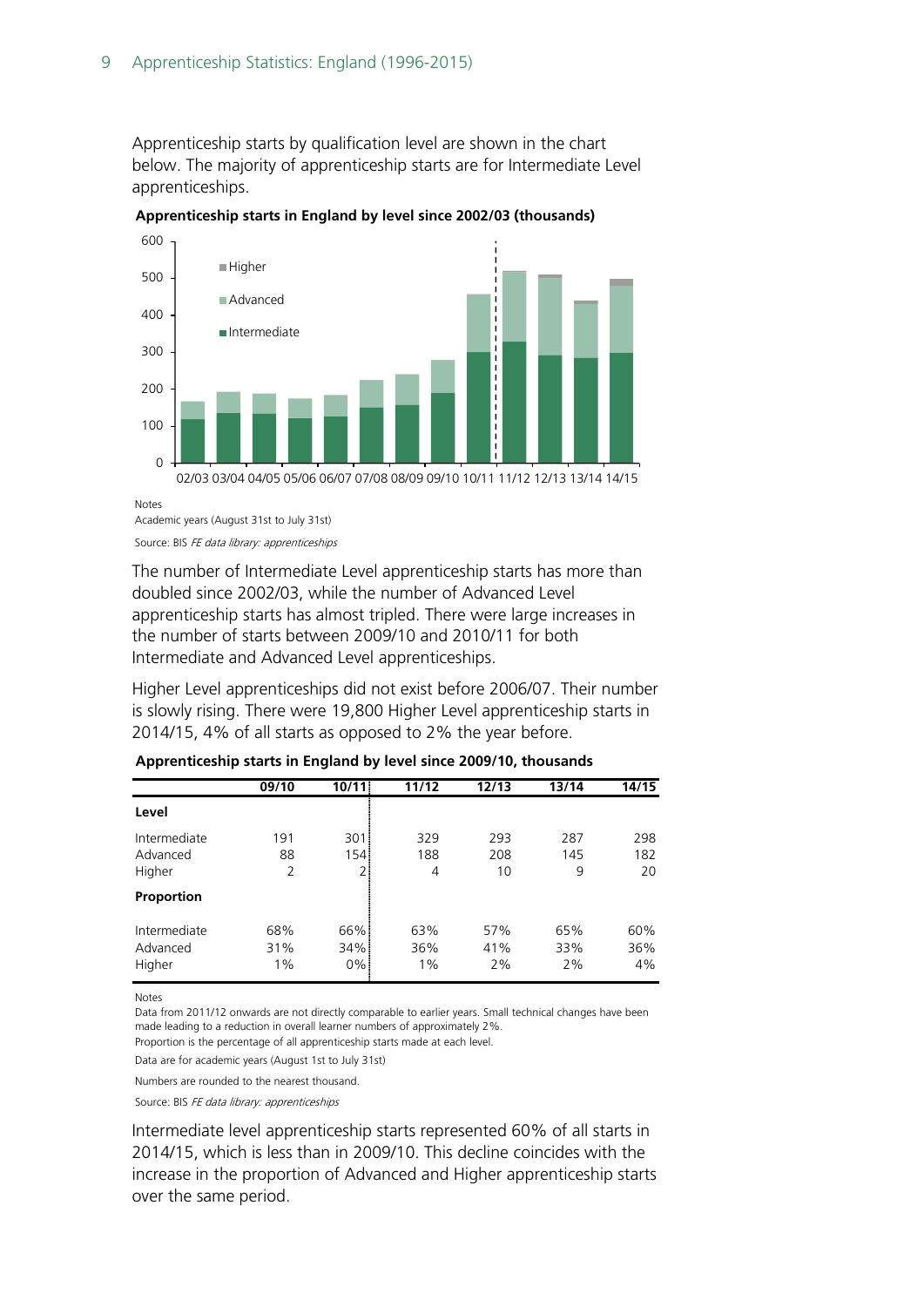## <span id="page-9-0"></span>2.4 Starts by sector

**Apprenticeship starts in England by sector subject area since 2009/10, thousands**

|                                    | 09/10 | 10/11            | 11/12    | 12/13 | 13/14 | 14/15    |
|------------------------------------|-------|------------------|----------|-------|-------|----------|
| Agriculture, Horticulture & Animal | 6     |                  | 8        |       |       |          |
| Arts, Media & Publishing           |       |                  |          |       |       |          |
| Business, Administration & Law     | 77    | 134 <sup>1</sup> | 165      | 160   | 126   | 143      |
| Construction, Planning & Built     | 21    | 22               | 14       | 14    | 16    | 18       |
| Education & Training               |       | 41               | 8        | 8     | 5     |          |
| Engineering & Manufacturing        | 43    | 55               | 70       | 66    | 65    | 74       |
| Health, Public Services & Care     | 44    | 90 <sup>1</sup>  | 109      | 123   | 109   | 130      |
| ICT                                | 13    | 20               | 19       | 14    | 13    | 16       |
| Leisure, Travel & Tourism          | 15    | 221              | 20       | 14    | 11    | 13       |
| Retail & Commercial Enterprise     | 62    | 1031             | 108      | 101   | 87    | 90       |
| Science & Mathematics              |       |                  | $\Omega$ | 0     | 0     | $\Omega$ |
| <b>Notes</b>                       |       |                  |          |       |       |          |

Data from 2011/12 onwards are not directly comparable to earlier years. Small technical changes have been made leading to a reduction in overall learner numbers if approximately 2%.

Data are for academic years (August 1st to July 31st)

Source: BIS FE data library: apprenticeships Under 500 people started an apprenticeship in Science and Mathematics for every academic year since 2009/10.

There was an increase in the number of people starting apprenticeships in nearly all broad sectors in 2014/15.

More than half (55%) of all apprenticeship starts in 2014/15 were in two sectors: Business, Administration & Law and Health, Public service & Care. Including Retail & Commercial Enterprises, the top three sectors made up almost three-quarters (73%) of apprenticeship starts in 2014/15.

#### **Apprenticeship starts in England by sector subject in 2014/15, thousands**



Source: BIS FE data library: apprenticeships

## <span id="page-9-1"></span>2.5 Starts by framework

Under the current system, there are over 200 different types of apprenticeships (known as 'frameworks').[4](#page-9-2)

<span id="page-9-2"></span>The table below breaks down apprenticeship starts further, showing the 20 most popular apprenticeship frameworks in 2014/15. Generally, the most popular frameworks were the same as for 2013/14 with Health & Social Care, Business Administration and Management in the top three.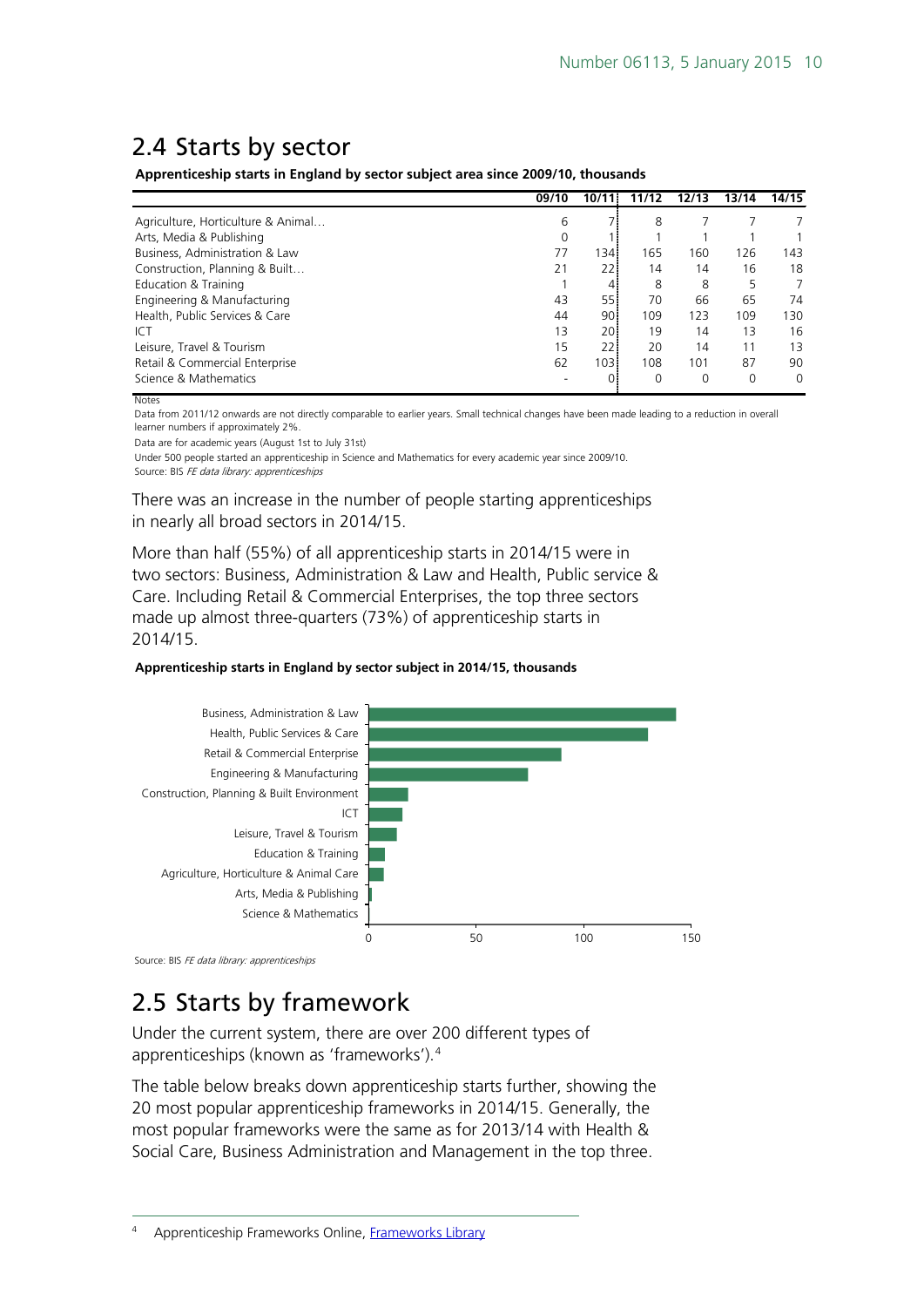Some of the most notable changes since 2009/10 were for Health and Social Care (whose number was multiplied by more than four) and Management (whose number also quadrupled). Apprenticeship starts in Industrial Applications have been multiplied by 11 since 2009/10.

|    |                                   | 09/10          | 10/111          | 11/12 | 12/13 | 13/14 | 14/15 |
|----|-----------------------------------|----------------|-----------------|-------|-------|-------|-------|
|    |                                   |                |                 |       |       |       |       |
|    | Health and Social Care            | 18             | 54              | 71    | 81    | 70    | 85    |
| 2  | <b>Business Administration</b>    | 27             | 39!             | 45    | 49    | 44    | 49    |
| 3  | Management                        | 10             | 30              | 45    | 48    | 33    | 43    |
| 4  | Hospitality and Catering          | 21             | 30              | 36    | 36    | 32    | 32    |
| 5  | Customer Service                  | 29             | 54              | 59    | 45    | 31    | 31    |
| 6  | Children's Care Learning & Devel. | 20             | 27              | 26    | 26    | 24    | 22    |
| 7  | Retail                            | 17             | 41              | 31    | 25    | 17    | 18    |
| 8  | Engineering                       | 15             | 18 <sup>1</sup> | 13    | 14    | 16    | 18    |
| 9  | <b>Construction Skills</b>        | 14             | 16              | 14    | 14    | 16    | 17    |
| 10 | Industrial Applications           | 1              | 4               | 19    | 15    | 15    | 14    |
| 11 | Hairdressing                      | 16             | 16 <sup>1</sup> | 17    | 16    | 15    | 14    |
| 12 | IT and Telecoms Professionals     | 8              | 12 <sup>1</sup> | 12    | 9     | 10    | 11    |
| 13 | Active Leisure and Learning       | 11             | 18              | 16    | 12    | 9     | 9     |
| 14 | Vehicle Maintenance and Repair    | 10             | 9               | 8     | 8     | 9     | 9     |
| 15 | Warehousing and Storage           | 3              | 61              | 7     | 7     | 7     | 9     |
| 16 | Accountancy                       | 5              | 71              | 8     | 8     | 7     | 8     |
| 17 | Electrotechnical                  | 5              | 6               | 5     | 5     | 5     | 8     |
| 18 | <b>MES Plumbing</b>               | 5              | 51              | 4     | 5     | 5     | 7     |
| 19 | <b>Public Services</b>            | $\overline{2}$ |                 | 3     | 4     | 4     | 7     |
| 20 | Sales and Telesales               | 2              | 21              | 4     | 4     | 4     | 6     |

| Apprenticeship starts in England by framework since 2009/10, thousands |  |
|------------------------------------------------------------------------|--|
| 20 most popular frameworks in 2014/15                                  |  |

#### Notes

Data are for academic years (August 1st to July 31st).

Source: BIS FE data library: apprenticeships

## <span id="page-10-0"></span>2.6 Starts by gender

Since 2010/11 more apprenticeships starts have been by women than men. 53% (264,800) of starts in 2014/15 were by women, as in the previous year, as opposed to 47% of starts (235,100) done by men.

**Apprenticeship starts by gender in England since 2002/03, thousands**



Notes

Academic years (1st August - 31 July) Source: BIS FE data library: apprenticeships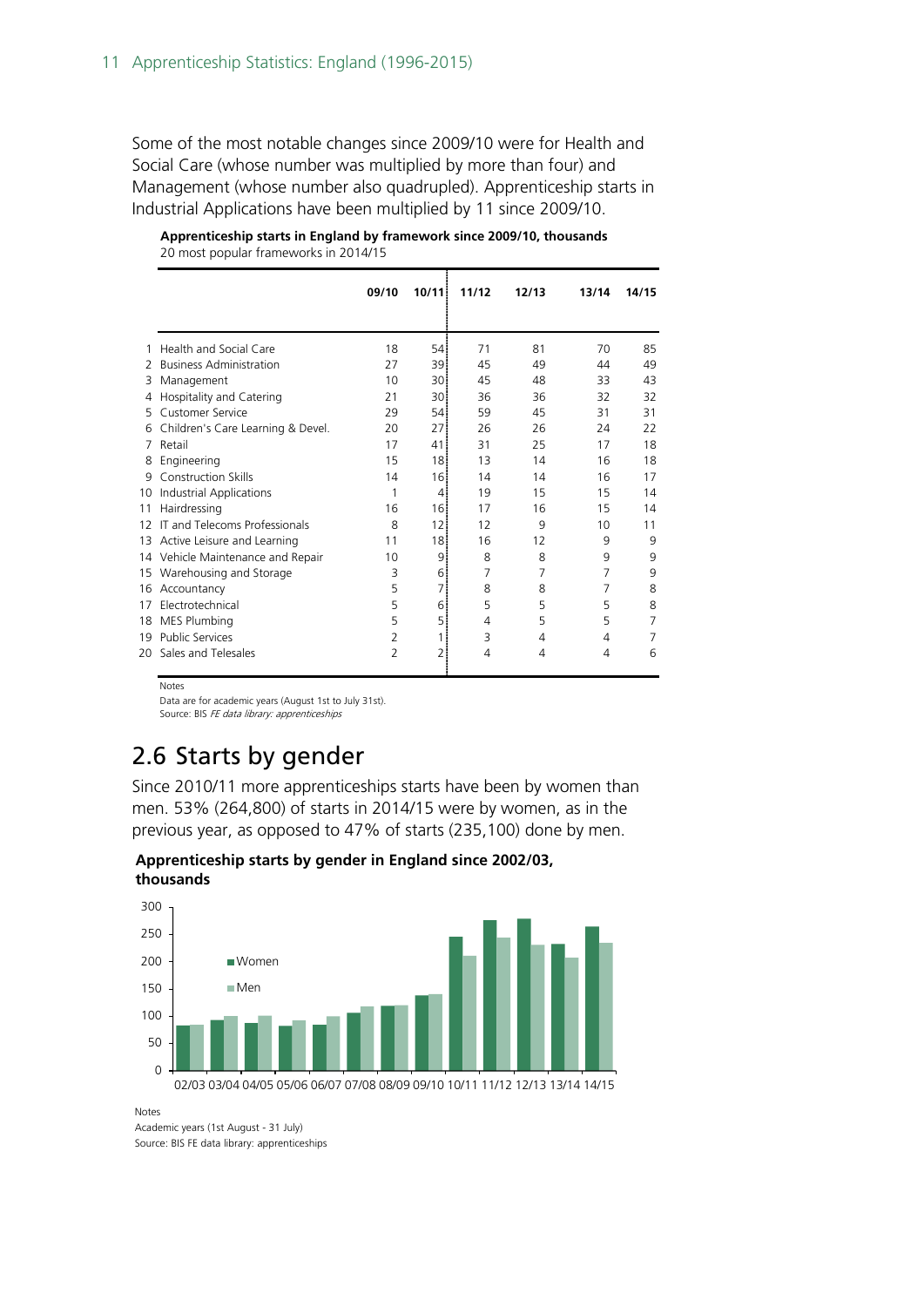## <span id="page-11-0"></span>2.7 Diversity

## <span id="page-11-1"></span>**Disability**

In 2014/15, 90% (449,100) of all apprenticeship starts were made by learners without any learning difficulty or disability. In contrast, 44,000 (9%) apprenticeship starters that year were learners with learning difficulties and/or disabilities, up by 16% since 2013/14.

**Apprenticeship starts in England since 2002/03 by learning difficulty or disability**



Source: BIS FE data library: apprenticeships

#### **Apprenticeship starts in England since 2009/10 by learning difficulty or disability, thousands**

|                                                    | 2009/10 | 2010/11 |     | 2011/12 2012/13 2013/14 |     | 2014/15 |
|----------------------------------------------------|---------|---------|-----|-------------------------|-----|---------|
| Learning<br><b>Difficulty/Disability</b>           | 26      | 37      | 40  | 43                      | 38  | 44      |
| <b>No Learning</b><br><b>Difficulty/Disability</b> | 251     | 417     | 474 | 461                     | 396 | 449     |
| <b>Not Known</b>                                   | 3       | 4       |     | 6                       | 6   |         |
| <b>Total</b>                                       | 280     | 457     | 521 | 510                     | 440 | 500     |

Data are for academic years (August 1st to July 31st).

Age, gender, learners with learning difficulties and/or disabilities and ethnicity is based upon self-declaration by the learner.

Source: BIS FE data library: apprenticeships

## <span id="page-11-2"></span>**Diversity**

The overwhelming majority (89% or 442,300 people) of all apprenticeship starters was White in 2014/15. This trend is coherent with statistics from previous years as detailed in the chart below.

Overall, the number of non-White apprenticeship starters has increased by 17% between 2013/14 and 2014/15, which compares to a 12% increase in the overall number of apprentices of any background.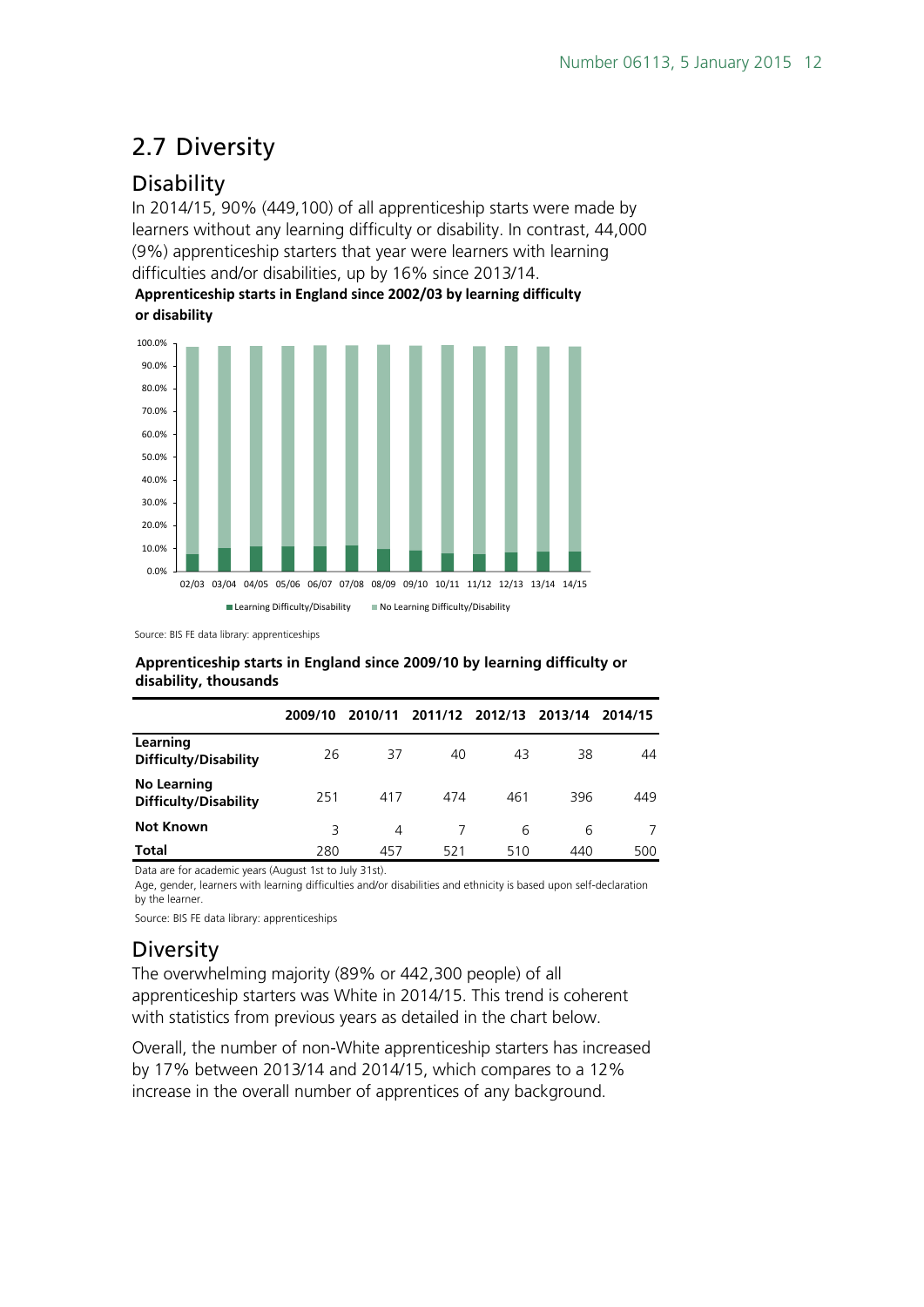

**Apprenticeships starts in England, White and non-White since 2002/03**

In 2014/15, 21,500 (4.3% of all starters) apprenticeship starters were Asian/Asian British; 17,200 (3.5%) were Black/African/Caribbean/Black British; and 10,900 (2.2%) were of mixed/multiple ethnic background.



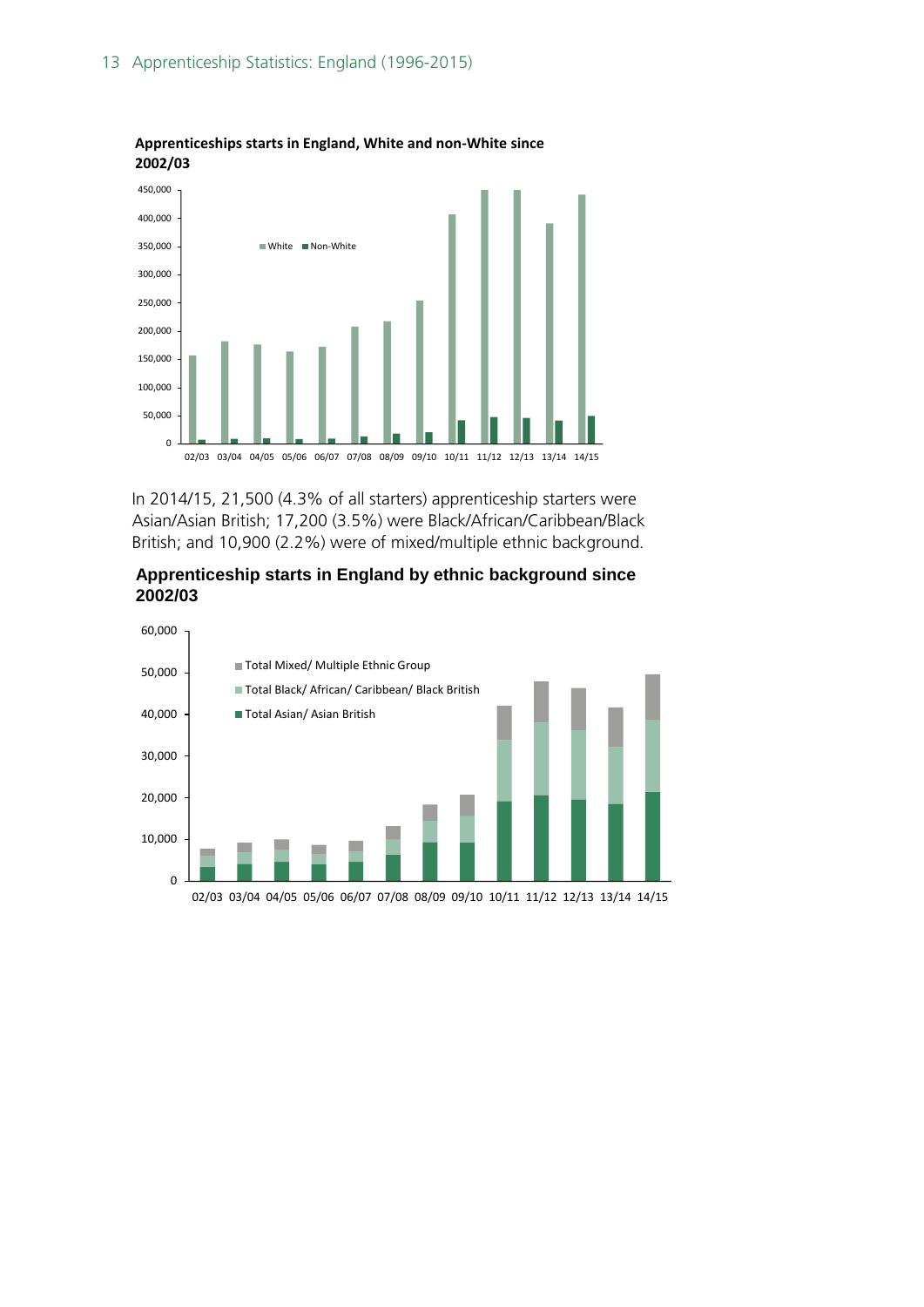## <span id="page-13-0"></span>3. Apprenticeship achievements and participation

As well as statistics on apprenticeship starts, data are also available on the number of people who complete an apprenticeship (achievements) and the total number of people who were on an apprenticeship in a given year (participation).

## <span id="page-13-1"></span>3.1 Achievements

Apprenticeship achievements followed a similar trend to starts, increasing up to 2011/12 and then decreasing slightly. There were 255,800 achievements in 2013/14, up 2,900 on the previous year.



**Apprenticeship achievements in England since 2005/06, thousands**

**Notes** 

Academic years (August 1st to July 31st) Numbers are rounded to the nearest hundred.

Source: BIS FE data library: apprenticeships

## <span id="page-13-2"></span>3.2 Participation

Apprenticeship participation has also increased since 2009/10. There were 871,800 people on an apprenticeship in 2014/15, compared to 851,500 a year earlier.

#### **Apprenticeship participation in England since 2002/03, thousands**



Notes

Academic years (August 1st to July 31st) Numbers are rounded to the nearest hundred. Source: BIS FE data library: apprenticeships